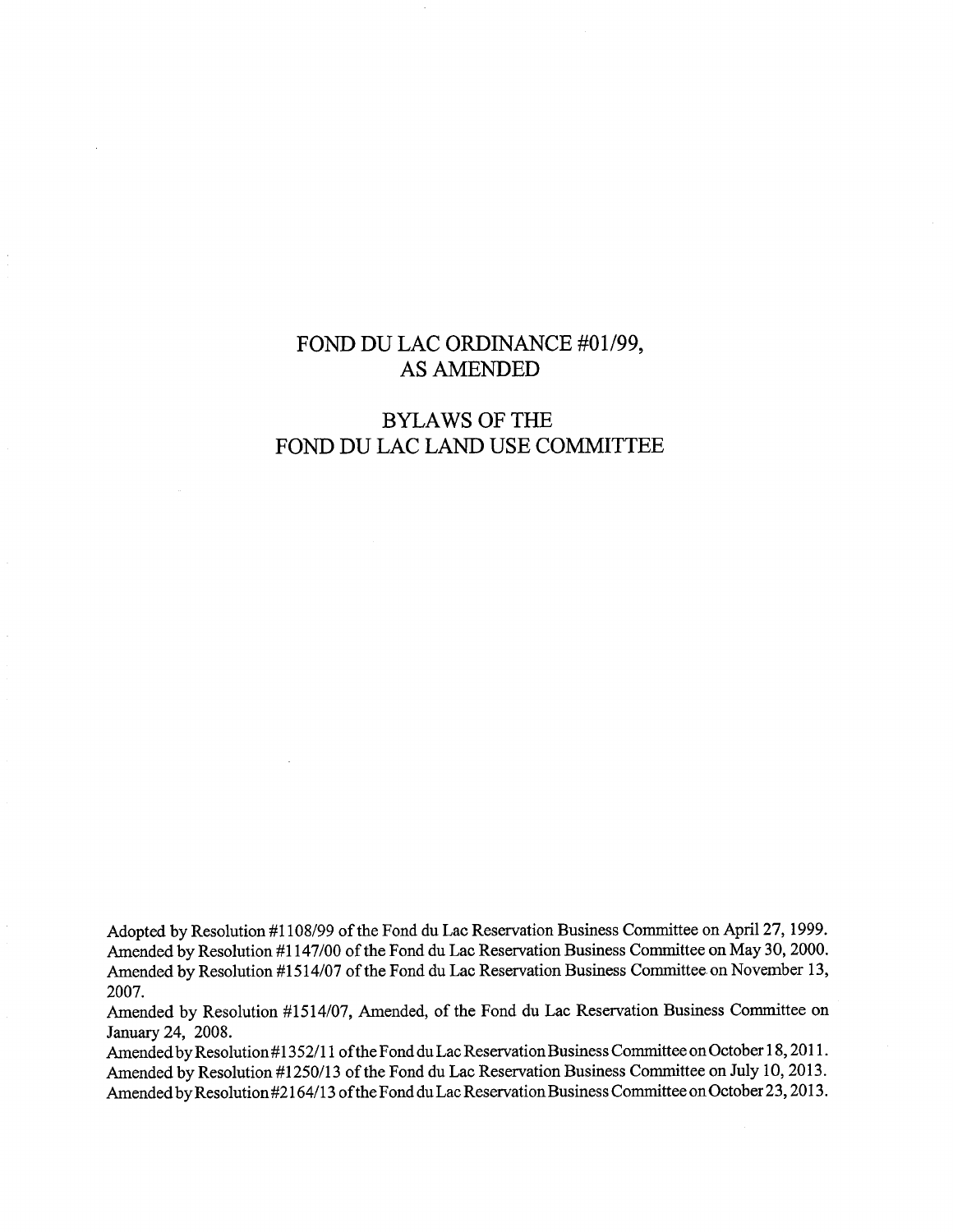#### **FOND DU LAC ORDINANCE #01/99, AS AMENDED**

### **BYLAWS OF THE FOND DU LAC LAND USE COMMITTEE**

Pursuant to the authority reserved under Section 16 of the Indian Reorganization Act, 25 U.S.C. § 476, and as granted under Article VI of the Revised Constitution of the Minnesota Chippewa Tribe, the Fond du Lac Reservation Business Committee, as the Governing Body of the Fond du Lac Band of Lake Superior Chippewa, hereby enacts the following Bylaws of the Fond du Lac Land Use Committee.

- **101. Name.** The name of the organization shall be the Fond du Lac Land Use Committee (hereinafter referred to as the "Land Use Committee").
- **102. Purpose.** The purpose of the Land Use Committee shall be to advise and assist the Fond du Lac Reservation Business Committee with respect to the management, use, protection and development of land within the boundaries of the Fond du Lac Reservation in accordance with the Fond du Lac Land Use Plan, as adopted pursuant to FDL Resolution #1021/98, and as may be amended from time to time; and in accordance with the Fond du Lac Band of Lake Superior Chippewa Land Use Ordinance, FDL Ordinance #02/07, as may be amended from time to time..
- **103. Attributes.** The Land Use Committee is a subdivision of the Fond du Lac Band of Lake Superior Chippewa, and the actions taken by the Land Use Committee shall be imbued with those privileges and immunities inherent to the Fond du Lac Band, except as limited herein. Nothing in these Bylaws or the pursuit of the purposes described herein shall be deemed or construed as a waiver of the sovereign immunity of the Fond du Lac Band, or to constitute consent by the Fond du Lac Reservation Business Committee or the Land Use Committee to any action or claim founded upon or arising out of the jurisdiction of any government other than that of the Fond du Lac Band.
- **104. Membership.** The Land Use Committee shall consist of seven (7) members, two from each District, who shall also reside in that District, and one at-large member who may reside in any District. All members must be enrolled members of the Fond du Lac Band. These seven (7) regular Land Use Committee Members shall be its only voting members. The Reservation Business Committee shall make all appointments to the Land Use Committee. Appointments shall be for four year terms, unless shorter appointments are necessary to maintain staggered terms.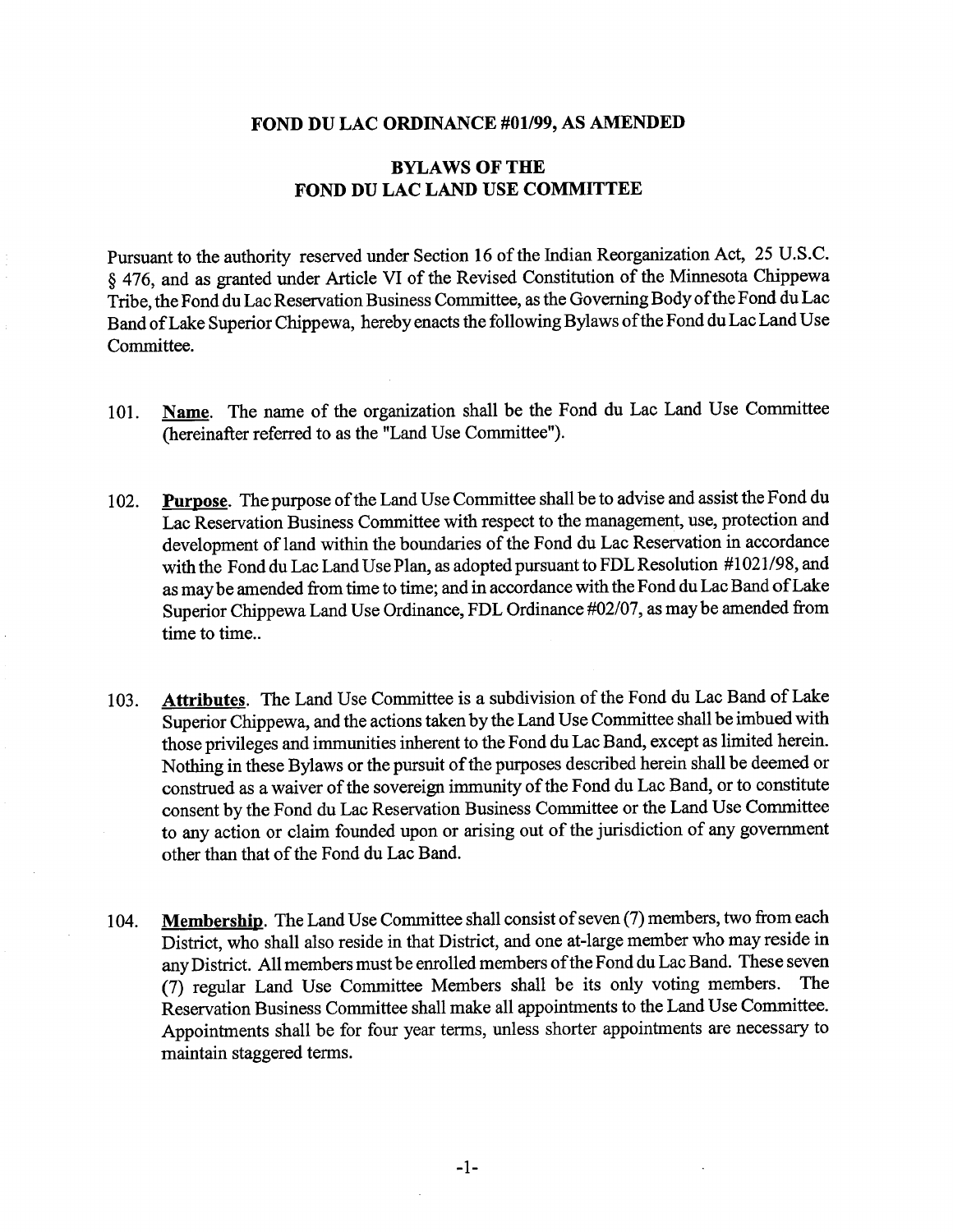- **105. Removal or Suspension of Members.** A member of the Land Use Committee may be removed by the Reservation Business Committee for misconduct, malfeasance, missing three (3) consecutive meetings of the Land Use Committee, disqualification under Section 105 of these Bylaws, or crimes of moral turpitude. Where a member of the Land Use Committee has been charged with a crime of moral turpitude, or where the Reservation Business Committee has considered reliable allegations of such conduct, the Reservation Business Committee may suspend that member until such time as that member has been exonerated of those charges or allegations. The Land Use Committee may recommend removal or suspension of a Land Use Committee member to the Reservation Business Committee for any of the above-stated reasons, provided that the conduct at issue is reasonably substantiated.
- **106. Officers.** The Land Use Committee shall elect from its members a Chairperson, and a Vice-Chairperson. Each shall serve a term of two (2) years. The secretary functions shall be filled by Land Use and Zoning Administrator. This staff person does not have voting rights on the Land Use Committee. The Chairperson shall preside at all meetings of the Land Use Committee or, in the absence of the Chairperson, the Vice-Chairperson shall preside. The Chairperson shall have the responsibility to see that all functions of the Land Use Committee are satisfactorily conducted and shall perform all general responsibilities which are inherent in that office. The Land Use and Zoning Administrator shall prepare and maintain the minutes of the Land Use Committee and shall provide copies of the minutes to the Reservation Business Committee within ten (10) days of approval. An officer may be removed from that office by majority vote of a quorum of the Land Use Committee.
- **107. Functions of the Land Use Committee.** The Land Use Committee shall perform the following functions:
	- a. Acquaint themselves thoroughly with the provisions of the Fond du Lac Land Use Plan, as adopted pursuant to FDL Resolution #1021/98, and as may be amended from time to time.
	- b. Acquaint themselves thoroughly with the provisions of the Fond du Lac Band of Lake Superior Chippewa Land Use Ordinance, FDL Ordinance #02/07, as may be amended from time to time.
	- c. Implement the recommendations set forth in the Land Use Plan and help to update and revise the Plan every five (5) years or as needed.
	- d. Implement the Land Use Ordinance by: (1) maintaining custody of the Official Land Use Map; (2) issuing or denying, by majority vote, Conditional Use, Special Use, Shoreland, and Subdivision Permits; (3) making recommendations to the RBC to issue or deny variances; (4) hearing appeals from decisions made by the FDL Land Use and Zoning Administrator, and (5) making recommendations to the RBC on appeals.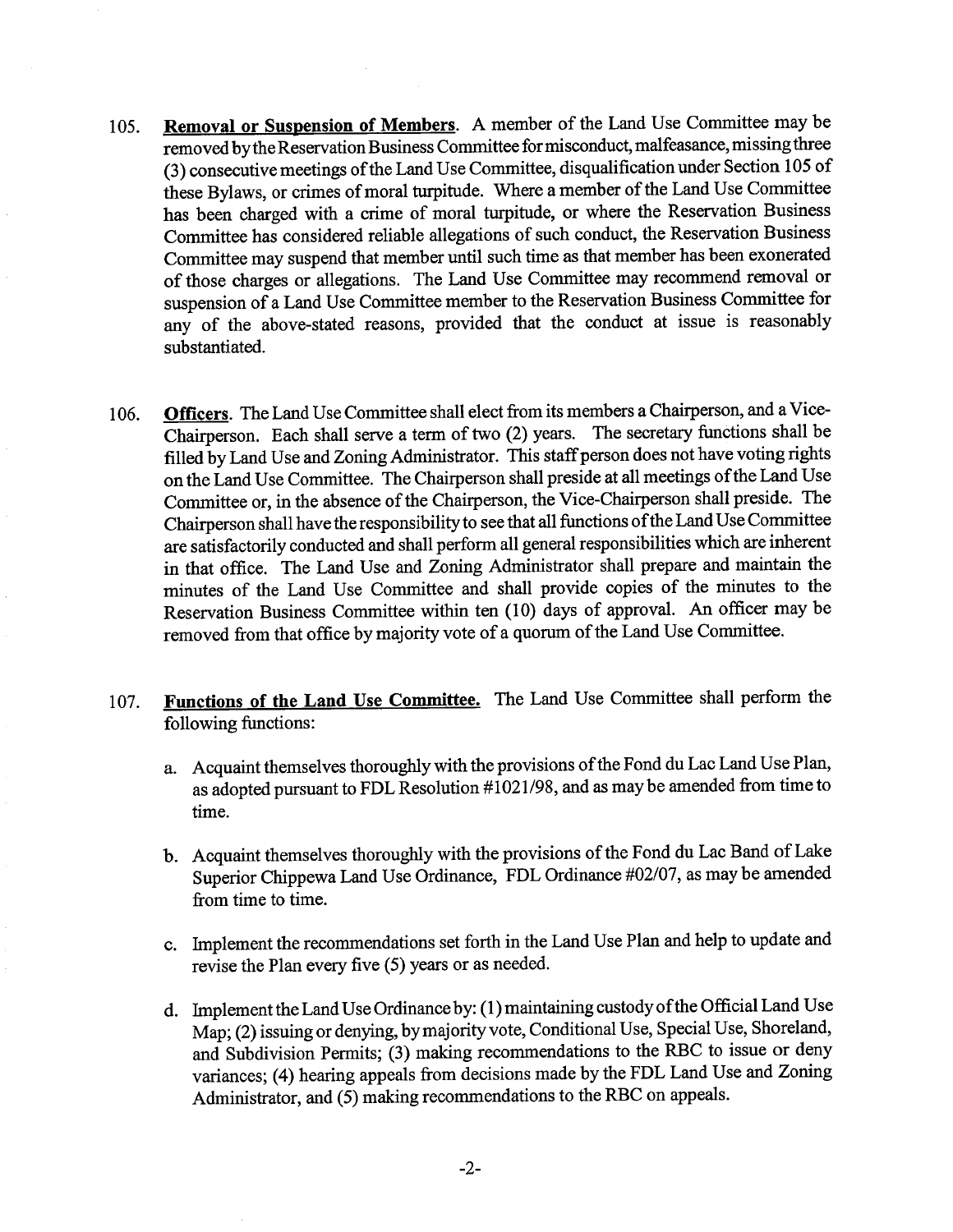- e. Review all applications for leases of Band land and make recommendations to the Reservation Business Committee as to the appropriate action on such applications.
- f. Advise the Reservation Business Committee regarding the adoption of standards for leases and leasehold development, which may include provisions governing location, sizing and related matters for water wells and on-site septic systems and which may be coordinated with the entities issuing grants for these systems.
- g Review applications for business licenses to be located on the Reservation and advise the Reservation Business Committee as to the potential effect of such businesses on the Land Use Plan.
- h. Advise the Reservation Business Committee on matters related to land acquisitions, trades and transfers.
- i. As specifically requested by the Reservation Business Committee, to serve as a liaison with other local governments in matters related to land use planning activities, issuance of zoning permits by those entities, review of subdivision plans, and similar activities.
- As specifically requested by the Reservation Business Committee, to consult with private groups or government agencies in matters related to land use management and development issues affecting the Fond du Lac Reservation.
- **k.** Monitor land use changes and trends on or affecting the Fond du Lac Reservation and advising the Reservation Business Committee accordingly.
- 1. Periodically review the Fond du Lac Land Use and Management Plan and recommend appropriate revisions, modifications, enhancements or other changes to the Reservation Business Committee.
- 108. **Meetings.** All meetings of the Land Use Committee shall be conducted in accordance with the Rules of Order and Code of Conduct prescribed under Articles 110 and 111 of these Bylaws.
	- **a. Regular Meetings.** Regular meetings of the Land Use Committee shall be held once a month. Members shall be notified of the meeting by the Secretary no less than seven (7) calendar days prior to the meeting.
	- **b. Special Meetings.** Special meetings of the Land Use Committee may be called by the Chairperson or by any three (3) members of the Land Use Committee. Members shall be notified of the special meeting by the Secretary no less than three (3) calendar days prior to the meeting, and shall be informed of the purpose, place, date and time of the meeting, and shall be informed of those members responsible for calling the meeting. No business shall be conducted at the Special Meeting except as specified in the notice.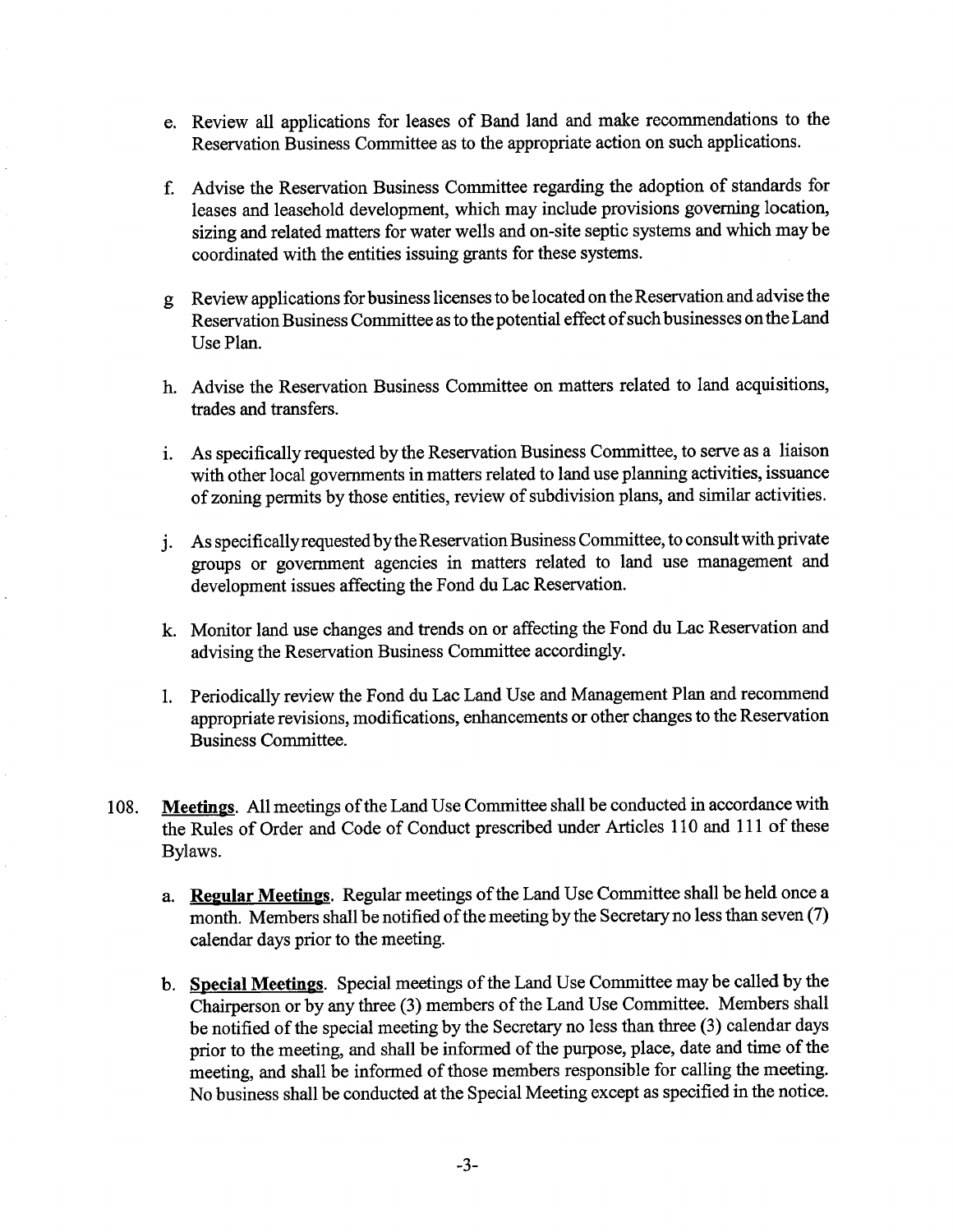- **c. Ouorum.** A quorum shall consist of at least four (4) members, at least one of whom shall be the Chairperson or Vice-Chairperson. If a quorum is present, the affirmative vote of the majority of members present shall be necessary for the adoption of any matter voted upon. A majority of members present, though less than a quorum, may adjourn the meeting.
- **d. Open Meeting Requirement.** All meetings of the Land Use Committee shall be open to the interested public. Participation by interested parties shall be in accordance with the Rules of Order prescribed under Article 110 of these Bylaws. The Land Use Committee may, as appropriate, enter executive session. In all matters involving an individual land owner, the Land Use Committee shall enter executive session for the purpose of deliberation and voting. The results of such executive session voting shall be noted during public session and shall be recorded in the public session meeting minutes.
- **e. Compensation.** Employees of the Fond du Lac Band who serve on the Land Use Committee will be compensated for meetings held after working hours with equal comp time regardless if they are appointed members. Appointed members who are not employees of the Fond du Lac Reservation will be compensated by a sum of \$50.00 per meeting.
- **109. Subcommittees.** The Land Use Committee may establish from its membership standing or *ad hoc* subcommittees to work on any special problems or projects related to its business. Upon a majority vote of the Land Use Committee, non-committee members may be appointed to *ad hoc* subcommittees.
- **110. Rules of Order.** All meetings of the Land Use Committee shall be conducted in accordance with Robert's Rules of Order.
- **111. Land Use Committee Code of Conduct.** The following standards of conduct shall apply to members of the Land Use Committee in carrying out Land Use Committee functions:
	- a. The purposes of the Land Use Committee are coordinative and advisory and not administrative, and the performance of administrative and professional functions within the program shall be left to the appropriate staff, who shall be accorded the respect and consideration due professional personnel.
	- b. The Land Use Committee is not apolitical body, and the use of one's membership on the Land Use Committee to advance personal positions which are not directly related to the Land Use Committee's purposes is inappropriate.
	- c. The authority of the Land Use Committee resides in the Land Use Committee as a body, and an individual member has no authority to represent the Land Use Committee outside official meetings unless specifically delegated by the Committee undertaken in accordance with these Bylaws.